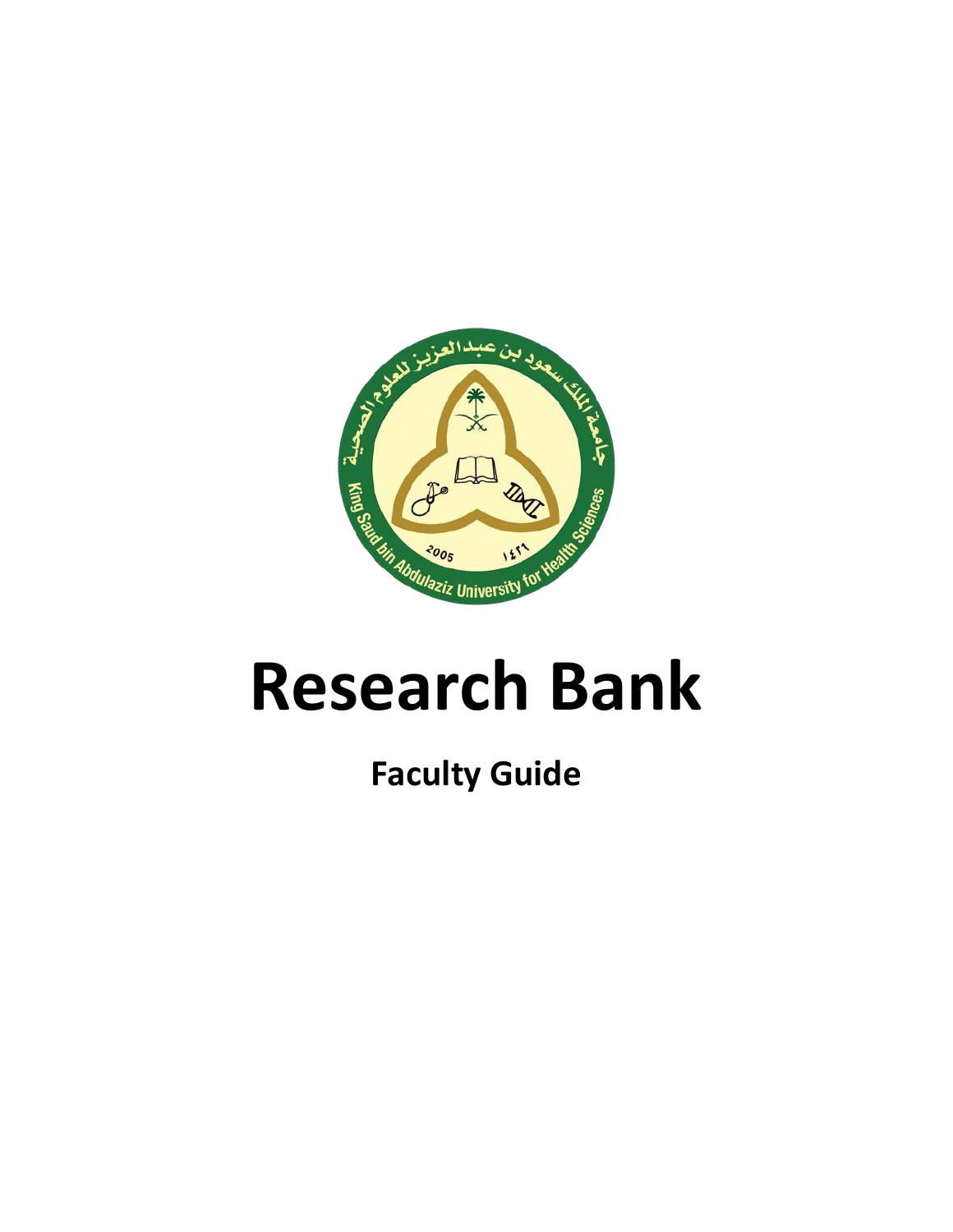# Contents

# **Figures**

# Tables

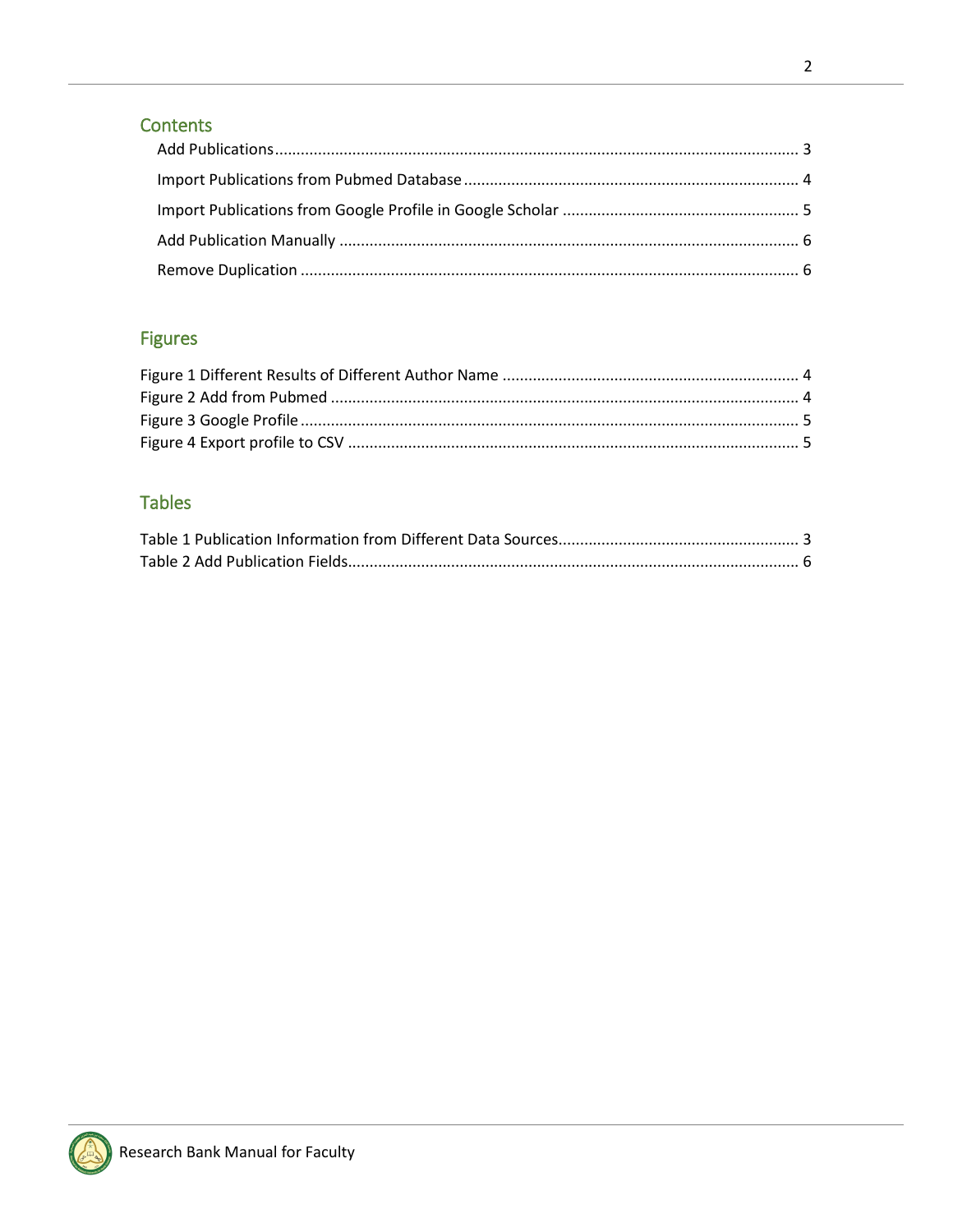# <span id="page-2-0"></span>Add Publications

#### 1. **Move publication from pending to my publication.**

to approve publications added by the administrator:

1. Go to

*Publications menu> Pending tab* 

- 2. Select publications.
- 3. Click **Move to My Publication** button.

#### 2. **Add publication.**

There are 3 ways to add a publication:

- 1. Import from Pubmed database.
- 2. Import from Google profile in google scholar.
- 3. Add publication manually.

*Note:* Not all information can be imported. Each data source can provide some information then you can complete the empty fields. Table 1 demonstrates all fields and data sources:

<span id="page-2-1"></span>

| Field                 | Pubmed                  | Google profile          | Manual         |
|-----------------------|-------------------------|-------------------------|----------------|
| Title                 |                         |                         |                |
| Authors               |                         |                         |                |
| Journal               |                         |                         |                |
| Volume                |                         |                         |                |
| Issue                 |                         |                         |                |
| Pages                 |                         |                         |                |
| Cites                 | $\pmb{\times}$          | $\pmb{\times}$          |                |
| Year                  |                         |                         |                |
| <b>Type</b>           |                         | $\pmb{\times}$          |                |
| DOI                   |                         | $\mathbf x$             |                |
| <b>ISSN</b>           |                         | $\pmb{\times}$          |                |
| <b>PMID</b>           |                         | $\pmb{\times}$          | $\pmb{\times}$ |
| Affiliated to KSAU-HS | $\overline{\mathbf{x}}$ | $\pmb{\times}$          |                |
| Publisher             | $\overline{\mathbf{x}}$ |                         |                |
| Language              | $\pmb{\times}$          | $\pmb{\times}$          |                |
| <b>Impact Factor</b>  | $\pmb{\times}$          | ×                       |                |
| <b>JCR</b>            | $\pmb{\times}$          | $\mathbf x$             |                |
| <b>ISBN</b>           | $\pmb{\times}$          | $\mathbf x$             |                |
| Keywords              | $\pmb{\times}$          | $\pmb{\times}$          |                |
| Abstract              | $\pmb{\times}$          | $\pmb{\times}$          |                |
| Upload file           | $\overline{\mathbf{x}}$ | $\overline{\mathbf{x}}$ |                |

*Table 1 Publication Information from Different Data Sources*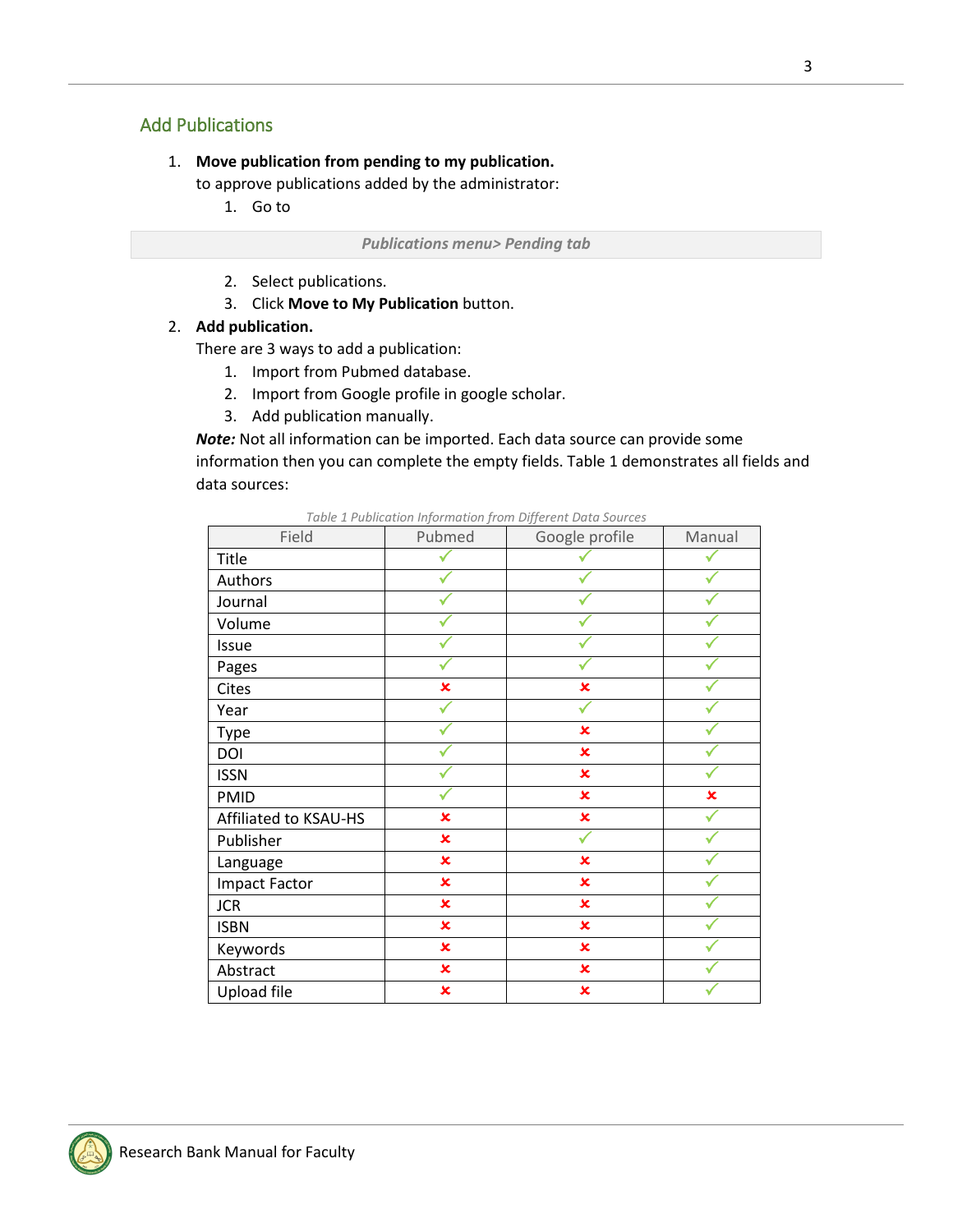# <span id="page-3-0"></span>Import Publications from Pubmed Database

To Import publication from pubmed go to:



1. Write your name then click **Search**. *Note:* search results may change when you try different author name for the same person. For example:

| Search Name:* Hanan Kadri      |  | Search |
|--------------------------------|--|--------|
| Search results: 14 Item        |  |        |
| Search Name:*   Al-Kadri HM    |  | Search |
| Search results: 29 Item        |  |        |
| Search Name:*   Hanan Al Kadri |  | Search |
| Search results: 35 Item        |  |        |

- *Figure 1 Different Results of Different Author Name*
- <span id="page-3-1"></span>2. Select publications. *Note:* publications with red background means that the publication was already added.



*Figure 2 Add from Pubmed*

<span id="page-3-2"></span>3. Click **Add to Publication**.

![](_page_3_Picture_10.jpeg)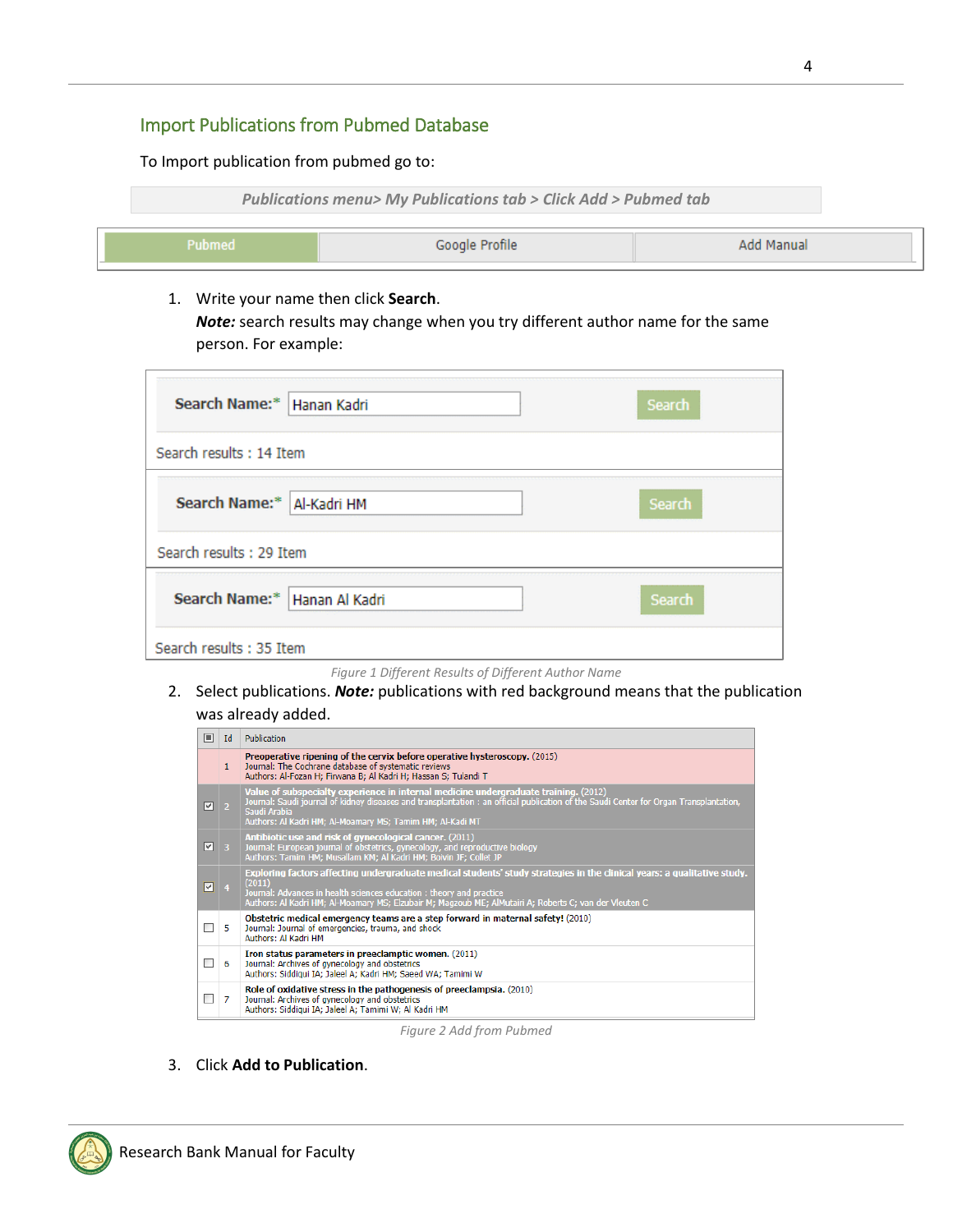# <span id="page-4-0"></span>Import Publications from Google Profile in Google Scholar

To Import publication from google profile go to:

![](_page_4_Picture_2.jpeg)

To import from google scholar:

1. The faculty should have Google profile.

|                                                                              | <b>Albert Einstein</b><br>Institute of Advanced Studies, Princeton                                                     | Follow <sup>*</sup> |      | <b>Google</b> Scholar                       |              |                                    |
|------------------------------------------------------------------------------|------------------------------------------------------------------------------------------------------------------------|---------------------|------|---------------------------------------------|--------------|------------------------------------|
|                                                                              | Physics<br>No verified email                                                                                           |                     |      | <b>Citation indices</b><br><b>Citations</b> | ΑIΙ<br>86302 | Q<br><b>Since 2009</b><br>28107    |
|                                                                              |                                                                                                                        |                     |      | h-index<br>i10-index                        | 103<br>362   | 62<br>197                          |
| Title 1-20                                                                   |                                                                                                                        | Cited by            | Year |                                             |              |                                    |
| complete?<br>A Einstein, B Podolsky, N Rosen<br>Physical review 47 (10), 777 | Can quantum-mechanical description of physical reality be considered                                                   | 12721               | 1935 | 2006 2007                                   |              | 2008 2009 2010 2011 2012 2013 2014 |
| heurischen Gesichtpunkt<br>A Einstein<br>Ann. Phys. 17, 132-148              | Uber einen die Erzeugung und Verwandlung des Lichtes betreffenden                                                      | $7091 *$            | 1905 |                                             |              |                                    |
| A Einstein<br>Annalen der Physik 17, 549-560                                 | On the movement of small particles suspended in stationary liquids required<br>by the molecular-kinetic theory of heat | 5633                | 1905 |                                             |              |                                    |
| A Einstein                                                                   | Zur Elektrodynamik bewegter Körper                                                                                     | 3761 $*$            |      |                                             |              |                                    |

*Figure 3 Google Profile*

#### <span id="page-4-1"></span>2. Export his/her profile to CSV file.

|   | Delete<br>>Merge<br><b>Title</b>                          | $\pm$ Export  |                     | Cited by | Year |
|---|-----------------------------------------------------------|---------------|---------------------|----------|------|
|   | New Opportunities for Reposito                            | <b>BibTeX</b> | of Altmetrics       |          |      |
| ✓ | S Konkiel, D Scherer                                      | EndNote       |                     | 16       | 2013 |
|   | Bulletin of the Association for Informat                  | RefMan        | chnology 39 (4)     |          |      |
|   | <b>Tracking citations and altmetrict</b><br>opportunities | CSV           | ata: Challenges and | 4        | 2013 |
|   | <b>S</b> Konkiel                                          |               |                     |          |      |

*Figure 4 Export profile to CSV*

- <span id="page-4-2"></span>3. Import csv file to research bank.
- 4. Select publications.
- 5. Click **Add** to Publication.

![](_page_4_Picture_13.jpeg)